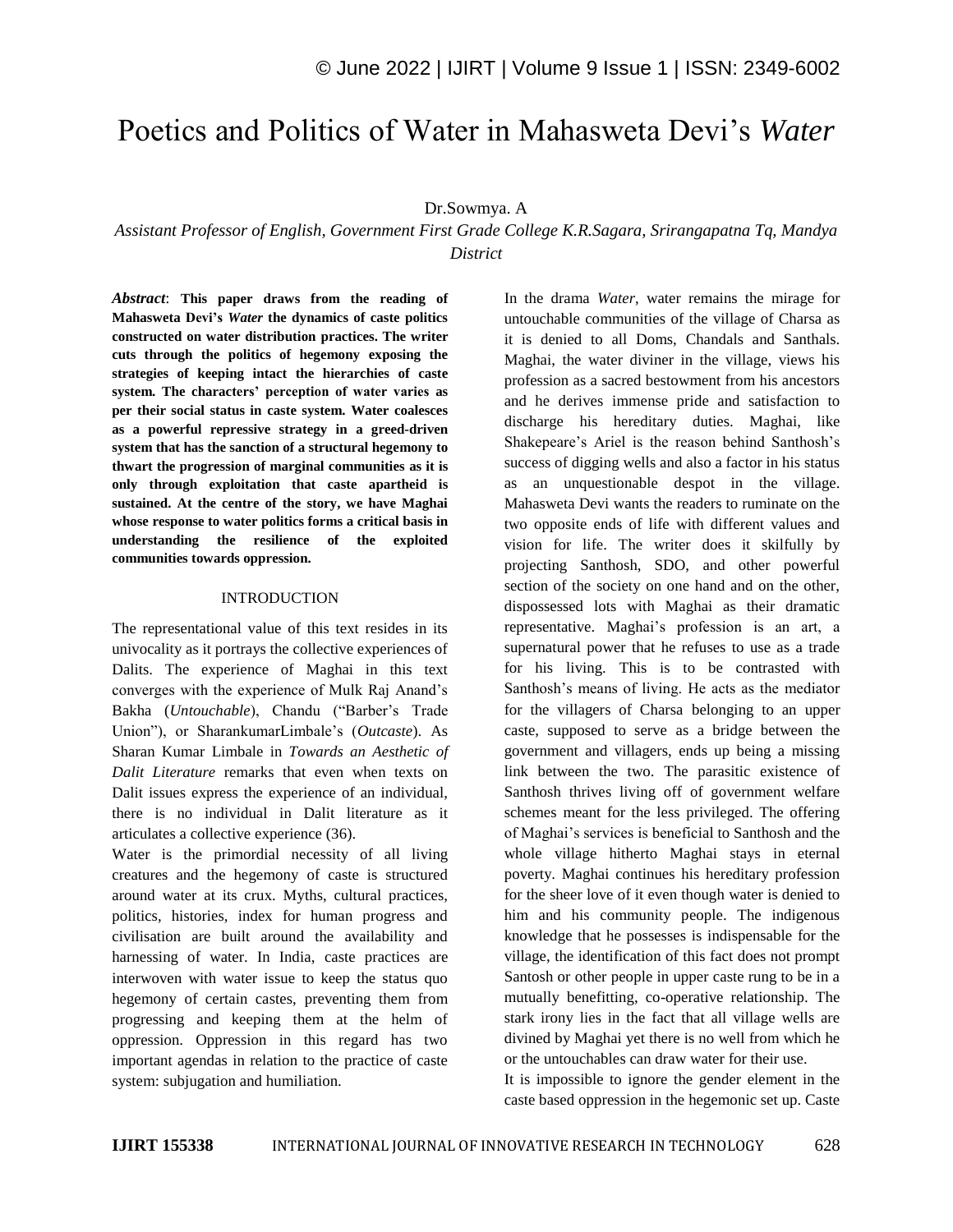system poses different challenges to Dalit women as their "thrice removedness" (Narayan Das) from gender, caste, and class further jeopardizes their political positions.The severity of water woes hits women of untouchable castes the most as the responsibility of collecting water, waiting at the village well, digging at the sand beds of the river Charsa are the prerogative of women folk in the drama.The water crisis that pushes their lives to the fringes gets poignant rendering by Phulmani, Maghai's wife, when she demonstrates the heavy price they pay for water crisis, "These two hands of mine are full of sores, Santhosh, all from scratching about the sands of the Charsa for water… we die without water, our little ones go thirsty, our women dig at the sands of the river for a cupful of water, who"d play such a cruel game with water that we need to quench our thirst? (Devi 2.137-138)."In another scene she narrates the daily hardship that women of the village undergo, "Evening's the time when women gather at the river and dig holes in the sand with their bare hands. In the night, water trickles into the holes, and we have to fetch it before the sun rises, for then the hole will dry up." (5.158-159) Phulmani tries to make the hideousness of the situation legible to Santhosh as his politically motivated apathy intends to bypass the problematic aspects and tries to make them look trivial. Water politicsprops up all theunjust practices ofcaste system preventing them from accessing the means to dignified life thereby perpetuatingoppression on people at the bottom rung.

## WATER POLITICS AND RHETORIC OF DENIALISM

A striking feature of the system that is continued for the benefit of few in the hegemony is the free play of multiple strategies to keep the water politics thriving. Santhosh and the S.D.O at the helm of managing affairs of the village resort to many strategies to check dissent and to curb resistance to power. In the Charsa village, feudalistic landlords have for generations together kept a majority of untouchable communities at their behest, denying them all amenities that government provides. Santhosh is the one who pulls the string in all situations. Government relief for drought or flood is rationed by him. He hoards food grains, fodder, fuel, medicine and other materials in his godown. He controls the village government school that functions in his control, and hoards textbooks, notebooks, writing board meant for school children. He using repetition, another rhetorical device, assures people that he is serving them though the ambiguities need no retelling. Exploitation of people by him knows no bounds. Still, people hardly have a choice of resisting it. Santhosh is not only exploitative through the position of power but also is a representative of the institutionalised system that augments his political power. His strategies amplify the mechanisms of an age old system stepping up to the trends of contemporary times to create updated systems of oppression renewed in its modus operandi to subjectify marginalized to its hegemony. With each passing age, the system fed by greed and vested interests becomes dogmatic to be repellent of any ingrowth of resistance to its power. The power structure of caste and its allies work in tandem resulting in terrorising repercussions for the oppressed. The societal approval for the systemic violence through caste hierarchy eases the ways in which underprivileged could be kept in repression. Powerful strategies like non-recognition of injustice, denialism and violent methods of state repression effectively demoralise people whose daily battle includes struggling for the basic necessity - water. Santhosh's devious narrative is strategically employed to hoodwink villagers that there is no water crisis in the village Charsa just as there is no practice of untouchability. His open defence about the persistence of the caste based practicesby situating it on religious grounds is another tactic to dethrow the beliefs of the people about his betrayal. The rhetoric of Santhosh is to decimate the validity of water crisis which is foregrounded on the practice of untouchability. Denying the untouchability grounds on which the water problem rests, he tries to make their complaints about water baseless and mitigates the charges of grave mismanagement of the situation. The SDO as a government representative is unwilling to act on political will or to look into the serious repercussions of the issue:

Don"t tell me of new problems, please don"t. As it is, the district has a load of problems already. Drought followed by drought, flood followed by flood, flood followed by drought, drought followed by flood… chronic! Problems stick to their district like incurable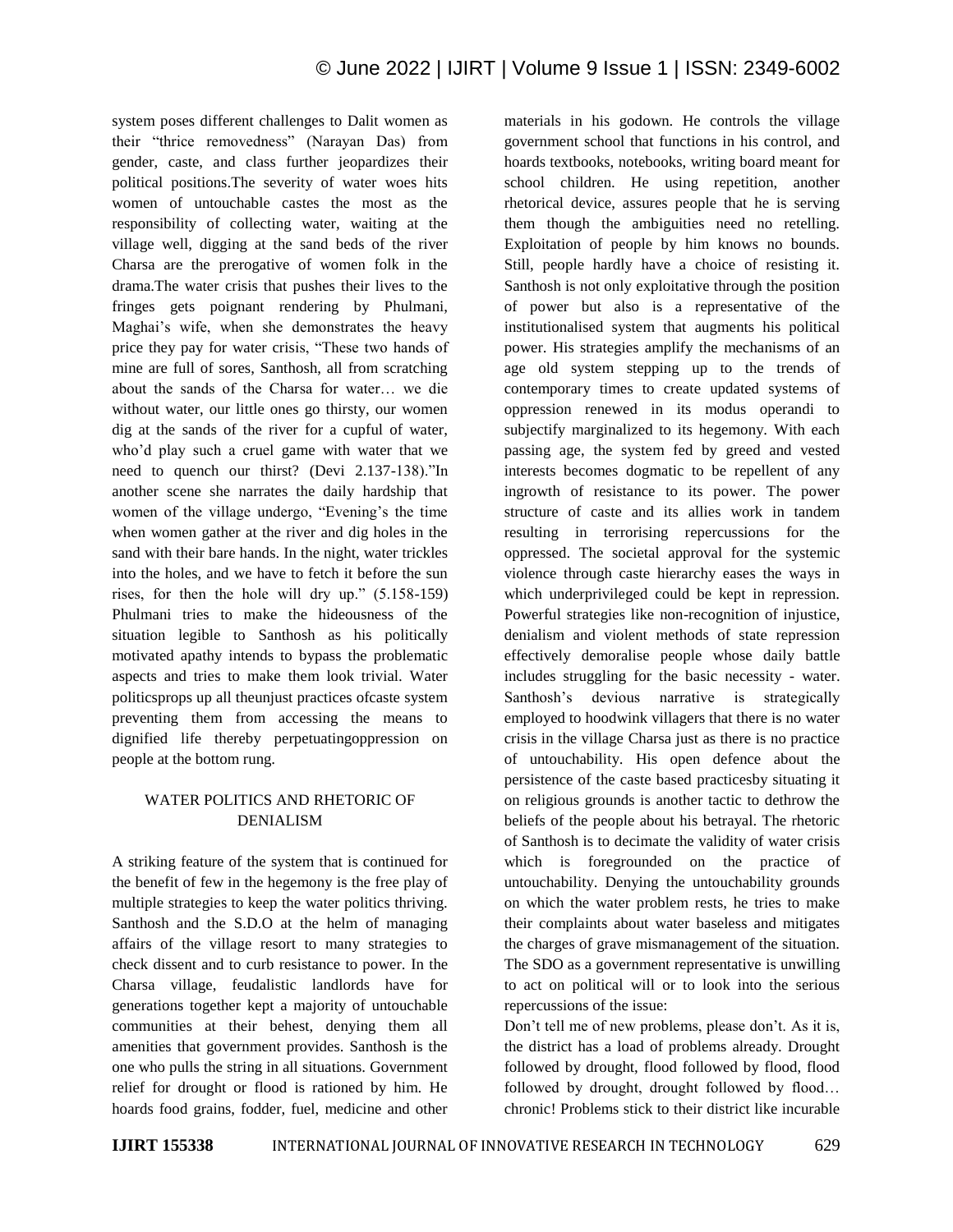dysentery. Charsa"s only a block in the district, has a regular supply of relief. A lot of cash too! (7.172)

When Jiten, the school master presses charges against Santhoshto the SDO about mismanagement of relief materials and caste discrimination, the strategic rhetoric of the government official is denial. He blames the whole system as shaky to make provision for the errors of people like Santhosh and to make the charges seem flimsy. He also downplays his role and portrays himself as a victim of the system claiming it to be overpowering to him too. The SDO tries to cover up his failure says, "Me? Who the hell am I? I"m powerless. If I threaten a moneylender, the minister will jump on me. Do you think I don"t know? There are millions of rupees lent out on interest in this district, multiplying continuously, but there are no papers." (7.173)

Santhosh"s hypocrisy is a powerful rhetorical tool to tackle corruption charges. When Maghai asks him to build a well for his community he evades all possibilities. The conversation highlights the strategies of denialism:

Maghai. Will there be water for us from the well? Santhosh.Don"t you get water?"

Dhura. He can"t answer that Santhosh-babu. You don"t give us water, yet you ask, Don"t you get water? That's enough to shut him up. We never get water, younever give us water. Why talk rubbish, Thakur?

Santhosh(raging). Whom have I refused water?

Dhura (in a rage).The doms. The chamars, the chandals go without water.

Santhosh. The smallest insect needs water to survive. But it seems you can do without water, Dhura! (4.152)

In the same vein, he dismisses caste questions involved in the treatment meted out to the people, "it"s not a question of untouchability. You know already that the government has decreed that there"ll be no untouchability. I've nothing to say about that... We worship our gods in our houses and you eat pigs and fowl. Now tell me, isn"t the water polluted if you touch it?" (3.138).The rhetoric of denial here well masks the language of oppression by directing the arguments to the other end of the spectrum. The deductive reasoning used to rationalise the problems uncovers the manipulative language of oppression and its logical fallacies. AshisNandy remarks in *The Intimate Enemy*, ".a colonial system perpetuates itself by inducing the colonized, through socio-economic and psychological rewards and punishments, to accept social norms and cognitive categories" (3). Here, the grounds for discrimination are established on the psychological notions that they are inferior due to their food habits and lifestyles. Maghai is made to accept his inadequacy due to his caste lineage as the foundational practices of caste system rest on "othering" people on the basis of their birth. Caste criteria at the centre structures notions of superiority and inferiority manipulatingits subjects to exist in apartheid, thereby creating disjunctions at multiple levels: cultural, physical and psychological.

## WATER DIVINING AND POETICS OF WATER

Water has amply been represented in literature. Literature exhibits the vast possibilities through which poets, writers, characters and lives have entwined the different facets of nature with water. Maghai"s belief in the ancient legend about the nether Ganga, obedient discharge of duties assigned to him by caste, supernatural faculty handed down to him by his forefathers, his fascination for the river Charsa and his deep-seated respect for water divining profession forms the basis of water poetics in the drama. Maghai"s character invokes the beauty, power of water; his response reflects on the symbiotic relationship water has with the ecosystem and human lives. His association with water in the drama is perhaps the most organic and coherent of all romanticised portrayals of water in literature. Ralph Waldo Emerson's "Water,"S.T.Coleridge's "The Rhyme of Ancient Mariner" delineate water on romantic or platonic realm. The aspect of Maghai's personality interspersed with water is replete with multiple dimensions of water and close-knit repercussions they have on human life. He looks at it as his muse, the nether Ganga, as his mother, loves CharsaRivercalling it as a beautiful wench that inspires his poetic sensibilities, "I"m drunk, not with booze, but with water. At the sight of water I get flushed, with my blood beating the madal (Devi 7.166)." Water for Maghai holds sensual power that can provoke him out of his dreariness for water. The full flowing river is an intoxicating spectrum that pulls him out of the spell of droughts. He spends long hours watching the river when it overflows in the Monsoon season. His ruminations on the river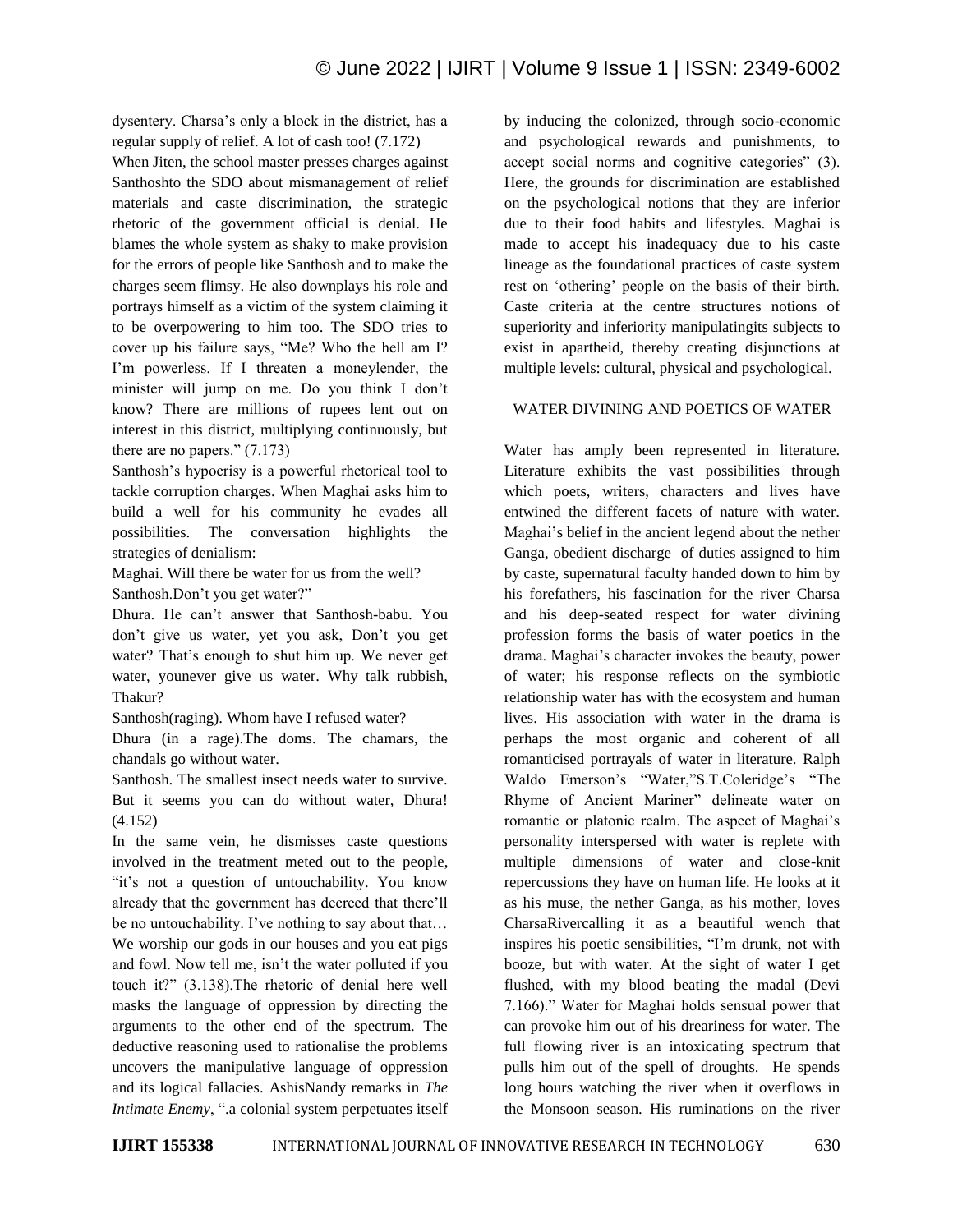provoke amusement and jealousy in Phulmani. She teases him calling the river as his mistress. Maghai calls it as a beautiful wench and goes on flirting with it. He chides the river by calling it a whore. The river also provokes in him anger and bitterness for its inconsistency: flowing in excessive bouts in Monsoon and creating scarcity in summer:

Dhura"s mother is right. You"re a whore, a fallen woman. In the summer months when I scrape at your breasts, how you flirt with me! You sing to me: The water won't be easy to get,

I"ve kept the water hidden deep under,

You"ve to scratch at my breasts

Before I let it loose,

not to you,

but to your wife and daughters.

They don't give us water. For water I have to scrape at your breasts,

And then you flirt with me, you whore!" (7.167)

The idea of river that denies him and his people access to equality, civilisation and dignity is the same outlet for his fanciful ideas. The poetics of water in relation to the river Charsa is contrasted with the politics constructed around the accessibility of water byDalits in the village. Maghai understands the hypocrisy of Santhosh nevertheless does not prevent himself from offering his service ofdivining water for his wells. Phulmani, his wife, and Dhura, his son, oppose him for they view his service as their exploitation and a betrayal to their community. Maghai"s vision about divining wells seeps deeper through beliefs that have their roots in animism and synthesise a mystical sacred viewof the world. His feelings for the Charsa River border between flirtation and adoration. As he proclaims, he sees it as a playful mistress who overflows inMonsoon and denies them during winter. He calls it different names, thereby finding a streak of subvert pleasure from the very same water politics that reduces people"s existence null and void. This pattern of domination and exploitation is not exclusive to the hierarchy of people but expands to the natural order of the world. Binary opposition is seen in the treatment of water bypolemic groups: oppressed, who stay close to nature and preserve it and on the other, oppressors, who employ destructive means to exploit nature. The forces of oppression see nature as either beneficial to their mercenary motives or obstructive to their designs. Earth is blasted to find sources of

water pockets, whereas Maghai's indigenous knowledge that he inherited from his forefathers helps him to divine water in a supernatural way. Maghai is approached every time by Santhosh to divine water for all his wells. Even indispensable services from people of lower castes are made to look as superfluous to create a scarcity of the takers of the service. This is achieved with being on the top of the hierarchy and employing devious means to keep the status quo to protect the vested interests.

Maghai"s poetic vision of water even at the cost of being oppressed by the same things that he believes and loves is the source of his misery. He understands the vicious system he inhabits where landlord Santhosh, SDO and others are confirmed in their commitment to deny them water, government relief measures, education and dignity. Santhosh uses his power tobuild wells for his family, relatives, his caste members and others with whom he either has mercenaryor caste associations except for the people who struggle for it for their very sustenance. Maghai requests him to build their community a well to overcome their daily struggle for drinking water. The community well that is built for them is used by upper caste people and the other well that is built for their use is uncongenial as it is also the place where upper caste people wash their cattle and made it unfit for use. The daily misery spoutingfrom the tyrannical system keep the likes of Maghai struggling for their survival.

Maghai is shot in the skirmish that breaks out when the police try to thwart their efforts of building a dam. The ultimate spectacle of water poeticsculminates in the last episode when the river Charsa breaks loose andSanthosh exclaims, "O Holy Father! Haven't ever seen a sight like this. As the dam crumbled, the river leapt through and seemed to snatch Maghai, raise him on the crest of its wave, and carry him away like one who is mad. Look at her, there she goes, there, there, carrying Maghai away."(198).This poetic scene comes after Maghai's wishes to be carried away by the water, "It's the Bhagirath of the nether Ganga here,Wife. I can"t let them carry me as a corpse into their bloody morgue. My last journey will be with the water…" (14.198).The fight of Maghai culminates in his death with the river carrying him away as per his last wish. The poetic ending may dramatically justify Maghai's intricate, metaphysical connection with water.Yet,